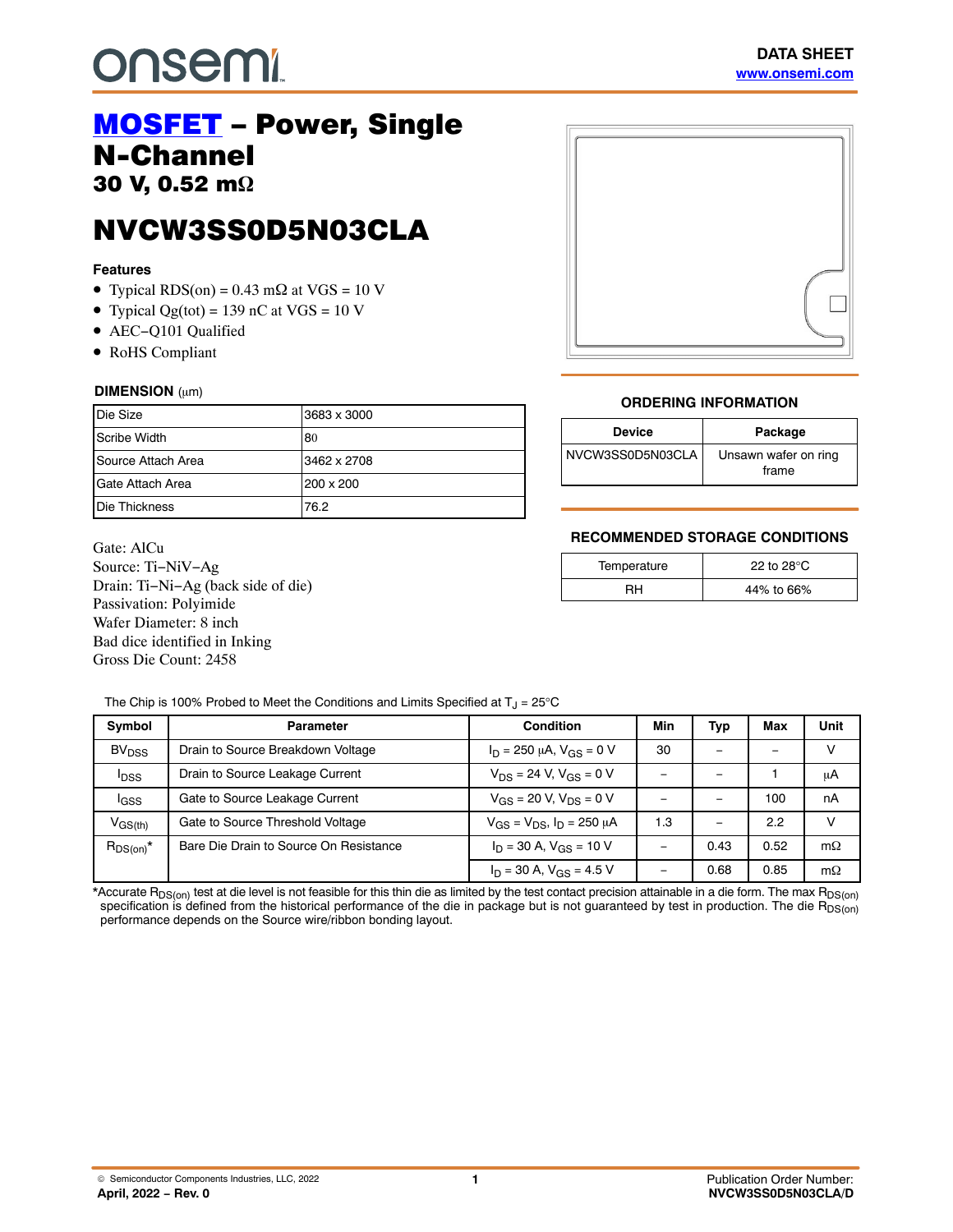| ABSOLUTE MAXIMUM RATINGS in Reference to the NVMFS4C01N electrical data in SO-8FL (T <sub>J</sub> = 25°C unless otherwise noted) |  |
|----------------------------------------------------------------------------------------------------------------------------------|--|
|----------------------------------------------------------------------------------------------------------------------------------|--|

| Symbol                           | <b>Parameter</b>                                      |                     | <b>Ratings</b>  | Unit |
|----------------------------------|-------------------------------------------------------|---------------------|-----------------|------|
| V <sub>DSS</sub>                 | Drain to Source Voltage                               |                     | 30              | V    |
| $V_{GS}$                         | Gate to Source Voltage                                |                     | $+20$           |      |
| ΙD                               | Continuous Drain Current R <sub>0.IC</sub> (Note 1,3) | $T_C = 25^{\circ}C$ | 370             | A    |
| $P_D$                            | Power Dissipation $R_{\theta JC}$ (Note 1,3)          | $T_C = 25^{\circ}C$ |                 | W    |
| $E_{AS}$                         | Single Pulse Avalanche Energy ( $I_{L(pk)} = 35$ A)   |                     | 862             | mJ   |
| T <sub>J,</sub> T <sub>STG</sub> | Operating and Storage Temperature                     |                     | $-55$ to $+175$ | °C   |

Stresses exceeding those listed in the Maximum Ratings table may damage the device. If any of these limits are exceeded, device functionality should not be assumed, damage may occur and reliability may be affected.

#### **THERMAL CHARACTERISTICS** in Reference to the NVMFS4C01N electrical data in SO−8FL (Note 1)

| <b>Symbol</b>  | Parameter                                             | Value | Unit          |
|----------------|-------------------------------------------------------|-------|---------------|
| $R_{\theta$ JC | Thermal Resistance, Junction to Case, Max             | 0.93  | $\degree$ C/W |
| $R_{\theta$ JA | Thermal Resistance, Junction to Ambient, Max (Note 2) | 39    | $\degree$ C/W |

1. The entire application environment impacts the thermal resistance values shown, they are not constants and are only valid for the particular conditions noted. 2. Surface−mounted on FR4 board using a 650 mm2, 2 oz. Cu pad.

3. Maximum current for pulses as long as 1 second is higher but is dependent on pulse duration and duty cycle.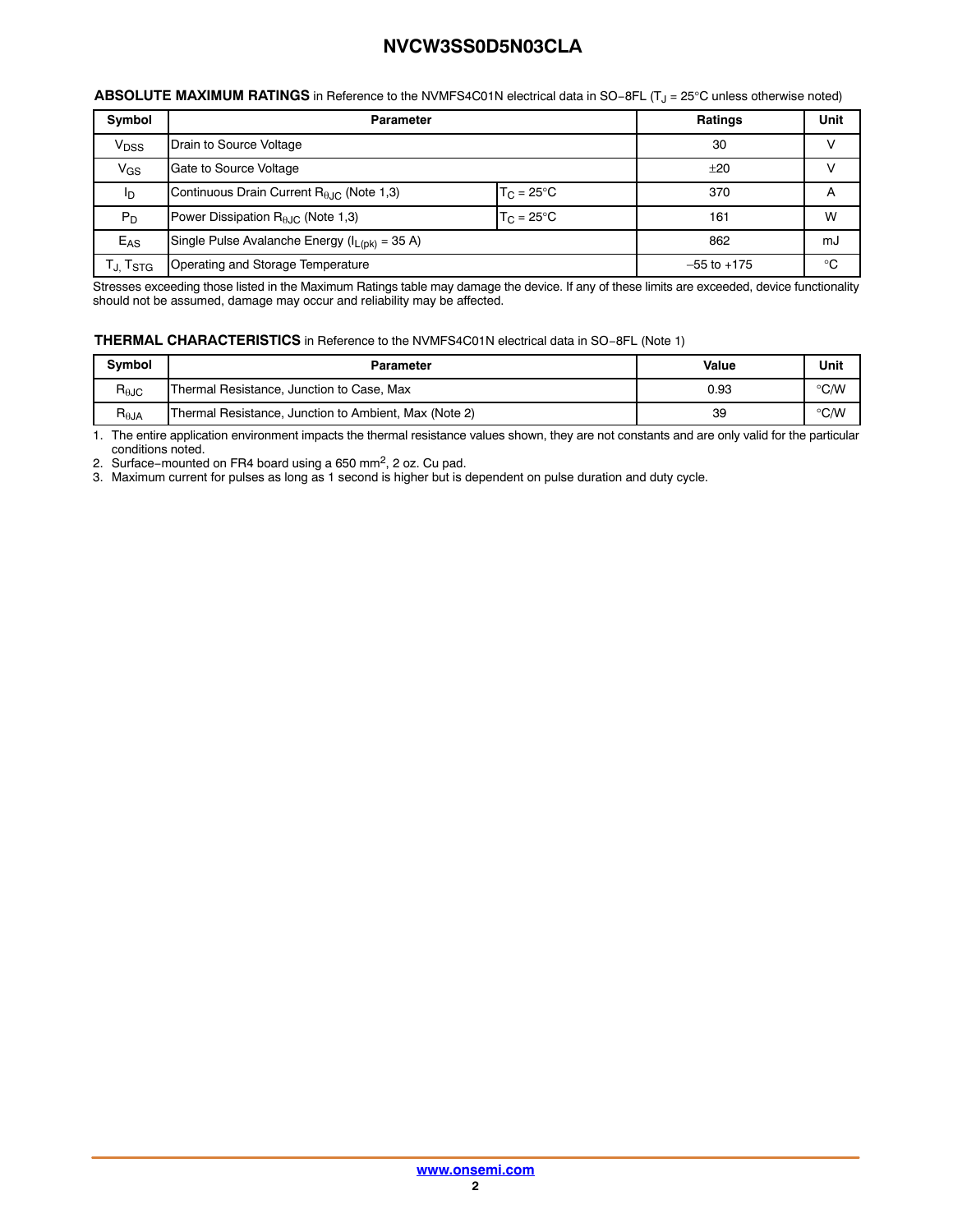| Symbol                     | <b>Parameter</b>                          | <b>Conditions</b>                                                         | Min                      | Typ      | Max                      | Unit      |
|----------------------------|-------------------------------------------|---------------------------------------------------------------------------|--------------------------|----------|--------------------------|-----------|
|                            | <b>OFF CHARACTERISTICS</b>                |                                                                           |                          |          |                          |           |
| <b>BV<sub>DSS</sub></b>    | Drain to Source Breakdown Voltage         | $I_D = 250 \mu A$ , $V_{GS} = 0 V$                                        | 30                       | $\equiv$ | $\equiv$                 | $\vee$    |
| $I_{\text{DSS}}$           | Drain to Source Leakage Current           | $V_{DS}$ = 24 V, $V_{GS}$ = 0 V                                           | $\equiv$                 | $\equiv$ | 1                        | μA        |
| $I_{GSS}$                  | Gate to Source Leakage Current            | $V_{GS}$ = 20 V, $V_{DS}$ = 0 V                                           | $\equiv$                 |          | 100                      | nA        |
|                            | <b>ON CHARACTERISTICS (Note 4)</b>        |                                                                           |                          |          |                          |           |
| $V_{GS(th)}$               | Gate to Source Threshold Voltage          | $V_{GS} = V_{DS} I_D = 250 \mu A$                                         | 1.3                      |          | 2.2                      | V         |
| $R_{DS(on)}$               | Drain to Source On-Resistance             | $V_{GS}$ = 10 V, $I_D$ = 30 A                                             | $\equiv$                 | 0.56     | 0.67                     | $m\Omega$ |
|                            |                                           | $V_{GS}$ = 4.5 V, $I_D$ = 30 A                                            | $\qquad \qquad -$        | 0.76     | 0.95                     | $m\Omega$ |
|                            | <b>CHARGES AND CAPACITANCES</b>           |                                                                           |                          |          |                          |           |
| $\mathrm{C_{iss}}$         | Input Capacitance                         | $V_{DS}$ = 15 V, $V_{GS}$ = 0 V,                                          | $\qquad \qquad -$        | 10144    | $\equiv$                 | pF        |
| $C_{\rm{oss}}$             | <b>Output Capacitance</b>                 | $f = 1$ MHz                                                               | $\overline{\phantom{0}}$ | 5073     | $\equiv$                 | pF        |
| C <sub>rss</sub>           | <b>Reverse Transfer Capacitance</b>       |                                                                           | $\equiv$                 | 148      | $\equiv$                 | pF        |
| $Q_{g(ToT)}$               | <b>Total Gate Charge</b>                  | $V_{GS}$ = 4.5 V, $V_{DS}$ = 15 V I <sub>D</sub> = 30 A                   | $\equiv$                 | 63       | $\equiv$                 | nС        |
| $Q_{gs}$                   | Gate to Source Gate Charge                |                                                                           | $\overline{\phantom{0}}$ | 29       | ÷,                       | nC        |
| $\mathsf{Q}_{\mathsf{gd}}$ | Gate to Drain "Miller" Charge             |                                                                           | $\equiv$                 | 13       | $\equiv$                 | nC        |
| $Q_{g(ToT)}$               | <b>Total Gate Charge</b>                  | $V_{GS}$ = 10 V, $V_{DS}$ = 15 V $I_D$ = 30 A                             |                          | 139      |                          | nC        |
|                            | <b>SWITCHING CHARACTERISTICS (Note 5)</b> |                                                                           |                          |          |                          |           |
| $t_{d(on)}$                | Turn-On Delay Time                        | $V_{GS}$ = 4.5 V, $V_{DS}$ = 15 V, $I_D$ = 15 A                           | $\overline{\phantom{0}}$ | 29       | $\overline{\phantom{a}}$ | ns        |
| t,                         | <b>Rise Time</b>                          | $R_G = 3.0 \Omega$                                                        | $\equiv$                 | 68       |                          | ns        |
| $t_{d(\text{off})}$        | Turn-Off Delay Time                       |                                                                           | $\overline{\phantom{0}}$ | 53       | $\qquad \qquad -$        | ns        |
| t                          | <b>Fall Time</b>                          |                                                                           | $\qquad \qquad -$        | 36       | $\equiv$                 | ns        |
|                            | <b>DRAIN-SOURCE DIODE CHARACTERISTICS</b> |                                                                           |                          |          |                          |           |
| $V_{SD}$                   | Source to Drain Diode Voltage             | $I_S = 10 A$ , $V_{GS} = 0 V$                                             | $\overline{\phantom{a}}$ | $\equiv$ | 1.1                      | V         |
| $t_{rr}$                   | Reverse Recovery Time                     | $V_{GS} = 0 V$ <sub>,</sub> dl <sub>S</sub> /dt = 100 A/µA,<br>$S = 30 A$ | $\overline{\phantom{0}}$ | 87       |                          | ns        |
| $Q_{rr}$                   | Reverse Recovery Charge                   |                                                                           | $\overline{\phantom{0}}$ | 147      | $\equiv$                 | nC        |

Product parametric performance is indicated in the Electrical Characteristics for the listed test conditions, unless otherwise noted. Product performance may not be indicated by the Electrical Characteristics if operated under different conditions.<br>4. Pulse Test: pulse width ≤ 300 μs, duty cycle ≤ 2%.

5. Switching characteristics are independent of operating junction temperatures.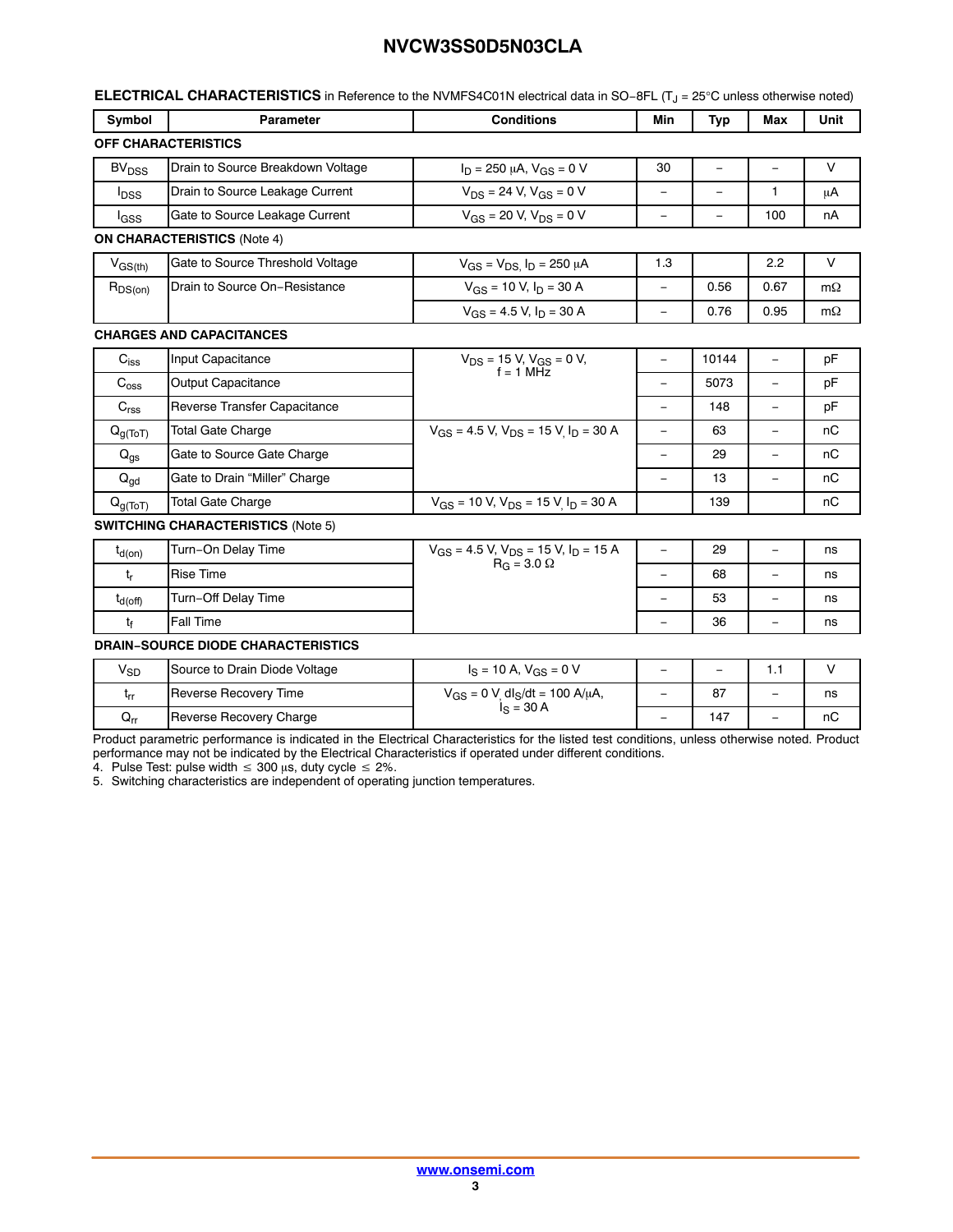## **TYPICAL CHARACTERISTICS**

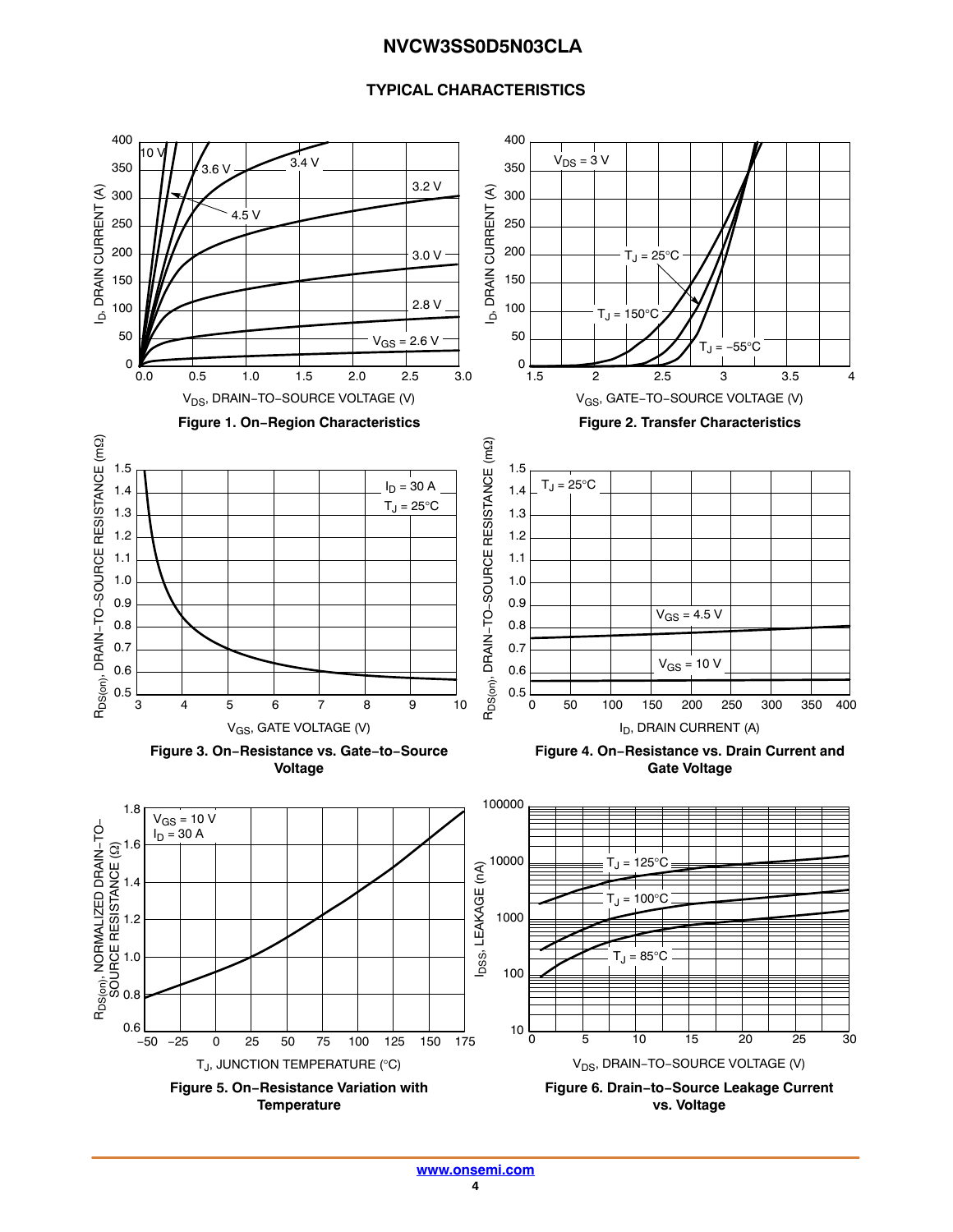## **TYPICAL CHARACTERISTICS**